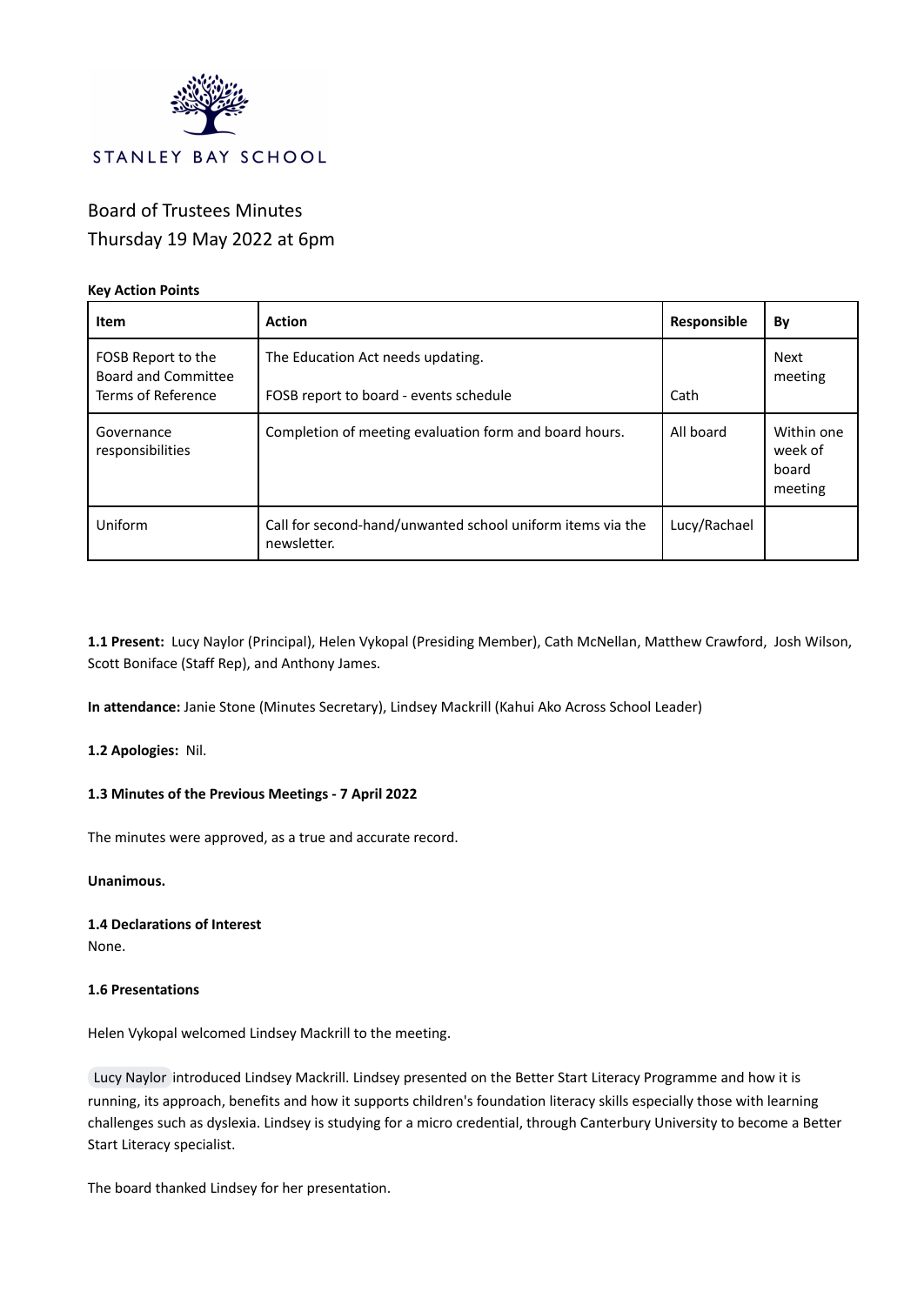#### **2.1 Policy Review**

Uniform Procedure - Add to existing policy regarding the provision of second-hand uniform items which can be loaned. The school to call for unwanted uniform items via the news bulletin.

## **2.2 FOSB Terms of Reference**

One line was removed, relating to the good work that was done. The section referring to the Education Act, needs updating as it still states the 1989 Act. The new members: Chair, Secretary and treasurer need to be confirmed by the board. Processes need to be set up, for feedback to the board.

Action: Matthew to update the Education Act.

## **2.3 Election Planning**

Appointment of Returning Officer, Rachael Hamilton to be asked.

Approved.

Communication

Disco - 9th June, the board to attend. News bulletin - Lucy to add Principal's news, to raise awareness. Assemblies - Helen or other board members to attend assemblies, approved. Etap and website page - communicate to parents. Board Meetings - Invite parents and the community. Term 3 assessment - Do we hold a breakfast or evening? Mud Run - Profile opportunity. Meet the candidates - In term 3 once nominations are in.

**Unanimous** 

## **3.1 Hautu**

Scott presented the self-review tool to the board. The MAC Initiative meeting is Wednesday 25 May, 6pm. Board members are free to attend the meeting as they are able. Scott and Josh will provide written feedback at the board meeting for those who do not attend.

## **3.2 HR Review**

Lucy and Helen met with Janne Pender, Ahead Associates, to seek some assistance in conducting the HR review. It was proposed we use Janne on an adhoc basis, with the elections coming up.

Proposal for funding \$1400 for adhoc assistance was proposed.

The board agreed to review this proposal at a later date.

## **3.4 Principal's Report**

Lucy requested that the board approved leave of 2 staff members.

The board approved the leave of absence.